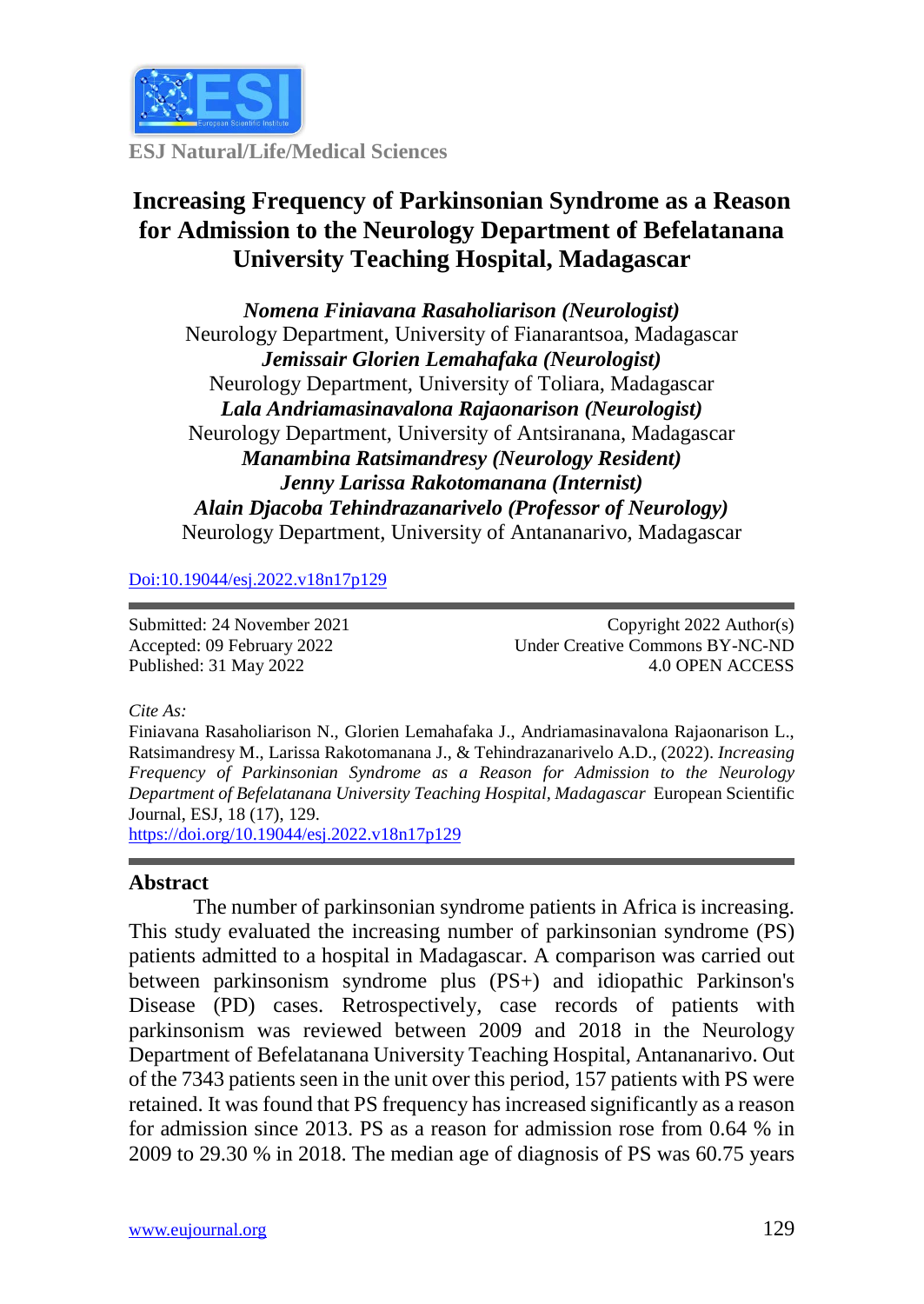$\pm$  10.66. The mean age of disease onset was 57.95 years  $\pm$  10.99, with a mean diagnosis delay of 3.19 years and a sex ratio of 1.275. Among those with PS, 112 (71.33%) had PD and and 45 (28.66%) had other parkinsonian syndromes. It was also found that patients with PD had a longer diagnosis delay ( $p =$ 0.039), a higher Mini-Mental Status Examination (MMSE) scores ( $p = 0.035$ ), and they were more dopa-sensitive  $(p = 0.007)$  than those with other parkinsonian syndromes. In the facility in Madagascar, the number of referrals for PS and PD has increased over time and they have the same features as parkinsonian syndromes in other African countries.

**Keywords:** Frequency, Antananarivo, Parkinsonian Syndrome, idiopathic Parkinson's disease

## **Introduction**

Parkinsonian syndromes (PS) are neurological disorders sharing the characteristics of bradykinesia, akinesia, resting tremor, rigidity or hypertonia (Rajput, 1992). Parkinsonian syndromes are grouped into two major etiological classes: degenerative and non-degenerative. Degenerative PS includes idiopathic Parkinson's disease (IPD) and PS plus (degenerative parkinsonism other than idiopathic Parkinson's Disease). Non-degenerative PS has secondary induced causes (Ferrazzi et al., 2015). Parkinson's syndromes are, after dementia syndromes, the most frequent neurodegenerative disorders (Vidailhet, 2018). In sub-Saharan Africa, their prevalence and incidence have been lower based on a study in Nigeria (Akinymieni, 2012). In Madagascar, a study between 2014 and 2017 found parkinsonian syndromes to be an increasingly frequent reason for consultation in Neurology unit. Lack of public awareness of the disease and the lack of referrals to specialists have created gaps in the care of PS (Rasaholiarison et al., 2019). To evaluate the frequency of patients referred as PS and assess care gaps, the characteristics of patients referred to the center with parkinsonian syndromes was examined over a period of ten years. Also, a comparison was made between the frequency of other PS (parkinsonian syndrome plus and secondary parkinsonian syndrome) and idiopathic Parkinson's disease.

## **Methods**

The study was carried out in the Neurology Department of the Joseph Raseta Befelatanana University Teaching Hospital, Antananarivo, which is a national referral center for neurological diseases in Madagascar. A descriptive and comparative retrospective single-center study was carried out over a tenyear period from 2009 to 2018. All inpatients diagnosed with parkinsonian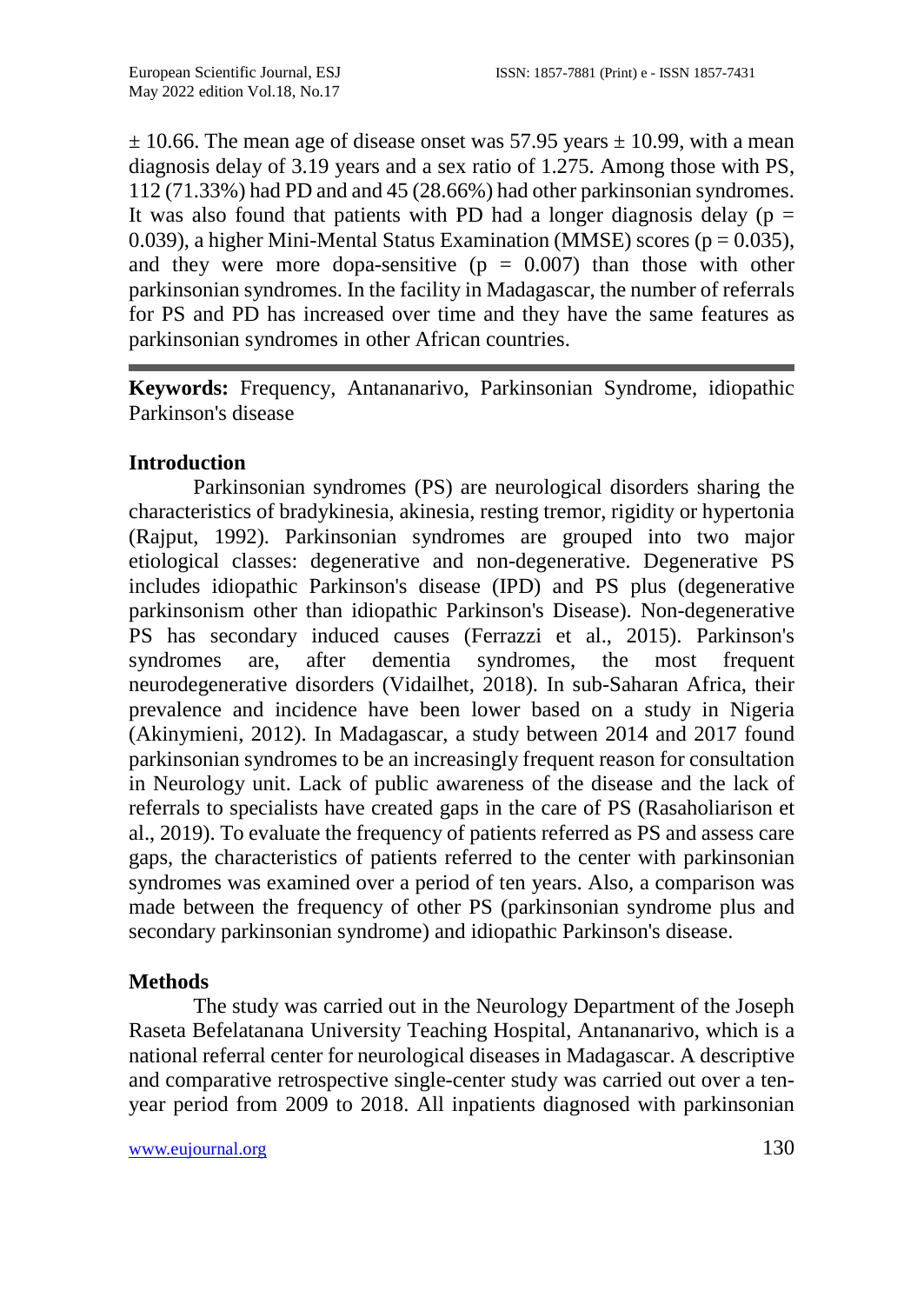syndrome seen in the Neurology Department of Befelatanana University Teaching Hospital were included, while patients with incomplete medical records were excluded in the study. It was hypothesized that there would be an annual increase in the number of patients with parkinsonism. This study examined the demographic and clinical characteristics, including age at diagnosis, duration of illness and sex (male, female), patient history (familial parkinsonism hypertension, diabetes, alcohol, or tobacco use), cognitive state as assessed by the Mini-Mental Status Examination (MMSE), presenting symptoms (neurological problem, tremor, gait disturbance, parkinsonian syndrome, stroke, rigidity, slowness, akinesia, others), existence of a typical parkinsonian syndrome (parkinsonian triad of bradykinesia, tremor, and rigidity without other signs) or parkinsonian syndrome plus on physical examination, dopa-sensitivity (dopa-sensitive, non-dopa-sensitive), and the initial treatment (dopaminergic agonists, anticholinergics, levodopa, other drugs). Finally, an assessment was done on the etiology of the PS, including idiopathic Parkinson's disease (IPD), parkinson syndrome plus (PS+) which are multiple system atrophy (MSA), progressive supranuclear palsy (PSP), dementia with Lewy bodies (DLB), cortico-basal degeneration (CBD), and parkinsonism due to secondary causes. Demographic and clinical characteristics of IPD were compared to other parkinsonian syndromes.

Xlstat software was used for data processing and statistical testing. Results are shown as the absolute value, percent, and average depending on variable type. Continuous variables were reported as the median with extremes. Significant differences in the means of continuous variables were shown by the Student's t-test ( $p \le 0.05$ ). The frequency was calculated by the number of patients in each year by the total of inpatient retained. The MMSE (Mini-Mental Status Examination) was used to assess the cognitive status with a maximum score of 30/30. Scores below 24 are abnormal and compatible with a diagnosis of dementia. The dopa sensitivity of the patients was assessed by oral administration of 100 mg of immediate-acting levodopa. A positive response was defined as an improvement in symptoms and signs 30 minutes after administration.

## **Results**

Parkinson syndrome (PS) was identified in 160 out of 7,343 patients hospitalized for neurological disorders (2.17%). Above those 160 included, 157 patients were retained after excluding three patients with incomplete data. A male predominance was noted 88/157 (56%) with a sex ratio of 1.275. It was found that the annual frequency of PS has increased markedly since 2013 except for that in 2015. The annual frequency ranged from 1/157 (0.6%) in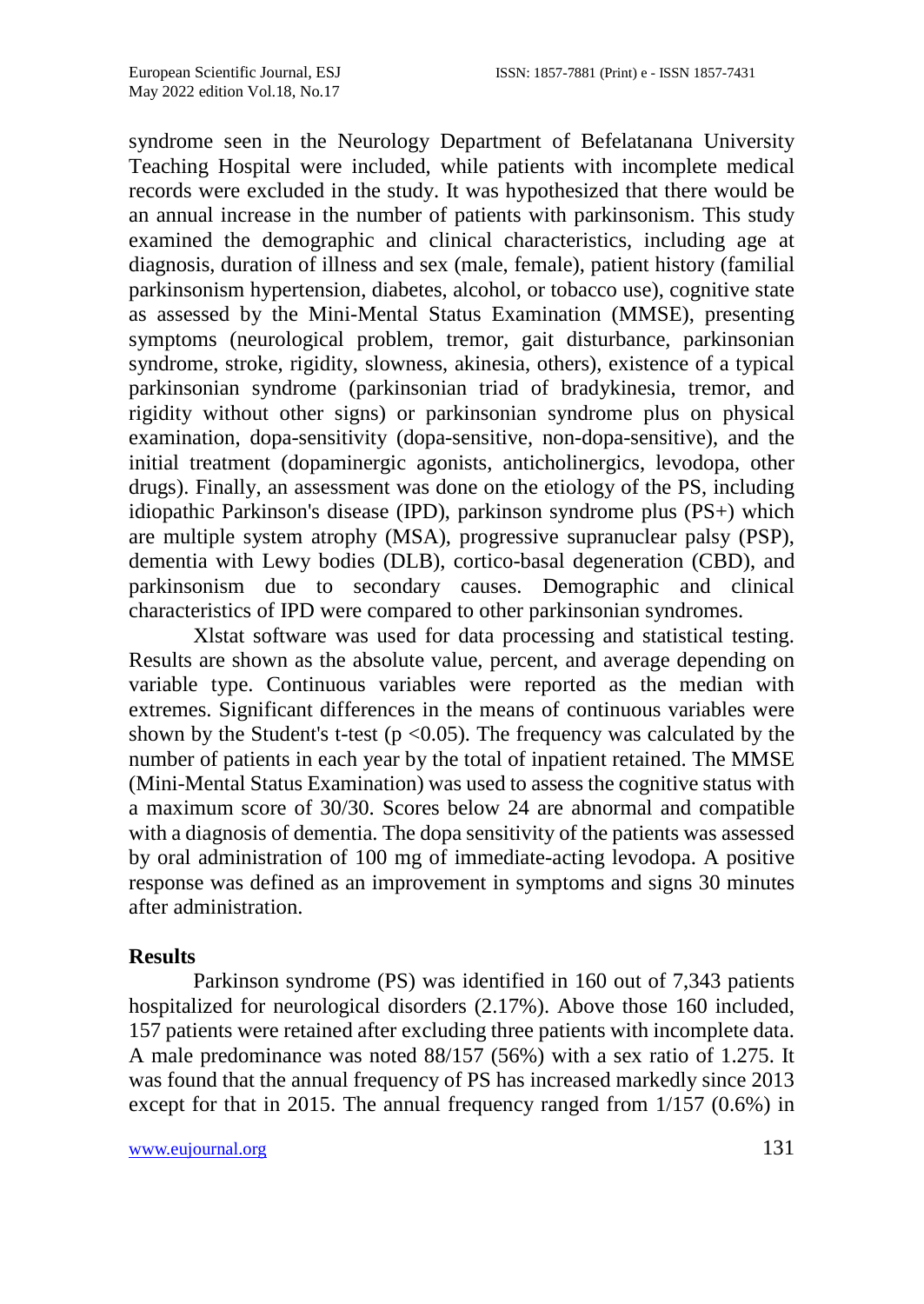2009 to 46/157 (29.3%) in 2018 (Figure 1). The mean age at onset of symptoms of PS was  $57.95 \pm 10.99$  years. The median age at diagnosis of PS was  $60.75 \pm 10.66$  years. The number of men with PS predominated over women (56.05%). Ninety-nine patients (63.06%) had no specific medical history, 43 (27.39%) were hypertensive, 3 (1.91%) were diabetics, 1 (0.64%) were both diabetic and hypertensive, 6 (3.82%) were alcoholic, and 5 (3.18%) had a history of familial parkinsonism time from onset of symptoms to the diagnosis of parkinsonism. The mean MMSE score for patients with Parkinson's disease was 28 (Table 1). The reasons for consultation and referral were tremor in 83 (52.86%) followed by slowness in 29 (18.47%), rigidity in 22 (14.01%), gait disorder in 18 (11.46 %), parkinsonian syndrome in 3 (1.91%), stroke in 1 (0.64%), and other neurological disorders in 1 (0.64%). Among those with parkinsonian syndromes, 112 patients (71.33%) had typical parkinsonian syndrome (PD), and 45 patients (28.66%) had other parkinsonian syndromes (either parkinson syndrome plus or secondary parkinsonism). It was found that 74% of the cases were dopa-sensitive. The treatment was levodopa in most cases (97 patients, 61.8%), followed by dopamine agonists for 46 patients (29.3%), anticholinergics for 7 patients (4.5%), and other drugs for 7 patients (4.5%). The main etiologies of parkinsonian syndromes were IPD in 112 patients (71.33%), MSA in 22 patients (14.01%), PSP in 2 patients (1.27%), CBD in 2 patients (1.27%), DLB in 5 patients (3.18%), and secondary parkinsonism in 14 patients (8.91%). In comparing IPD to other PS, it was found that patients with IPD had a longer delay in diagnosis ( $p = 0.039$ ). Hence, they were more likely to have an unremarkable past medical history (p  $= 0.021$ ), have a higher MMSE score ( $p = 0.035$ ), and have a more marked dopa-sensitivity ( $p = 0.007$ ) than other patients with PS (Table 1).

#### **Relative Frequency of Parkinsonian Syndrome**



Year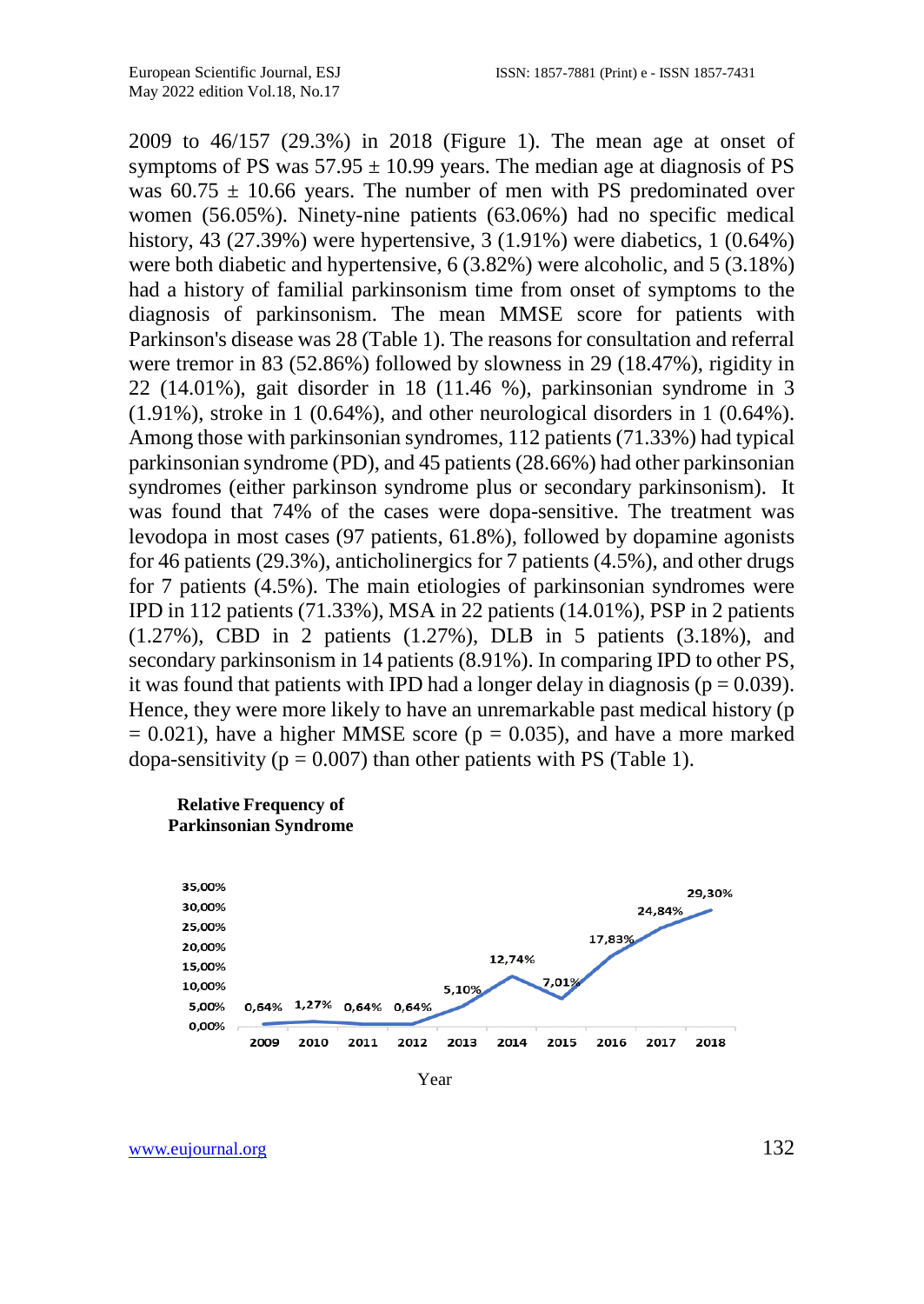Figure 1. Increasing frequency (number of patients with PS in a year/ total number of inpatients with PS) of the parkinsonian syndrome from 2009 to 2018 in the Neurology Department of Befelatanana University Teaching Hospital, Antananarivo

| <b>Variables</b>    | <b>Total</b>     | <b>Idiopathic</b> | <b>Secondary and</b> | p     |
|---------------------|------------------|-------------------|----------------------|-------|
|                     |                  | Parkinson's       | atypical             |       |
|                     |                  | disease (PD)      | parkinsonism         |       |
|                     |                  | $(N = 112)$       | $(N = 45)$           |       |
| Age (years):        |                  |                   |                      |       |
| At onset            | 57,95 [26; 80]   | 58,57 [23; 80]    | 56,42 [26; 83]       | 0,270 |
| At diagnosis        | $60,75$ [26; 83] | $61,74$ [32; 83]  | 58,24 [26; 83]       | 0,061 |
| Diagnosis delay     |                  |                   |                      |       |
| (years)             | 3,19             | 3,43              | 2,5                  | 0,039 |
|                     |                  |                   |                      |       |
| Gender:             |                  |                   |                      |       |
| Male                | 88 (56,05%)      | 57 (50,94%)       | 31 (68,88%)          | 0,05  |
| Female              | 69 (43,95%)      | 55 (49,10%)       | 14 (31,11%)          |       |
| Past history:       |                  |                   |                      |       |
| Without             | 99 (63,06%)      | 73 (65,17%)       | 26 (57,77%)          | 0,021 |
| particularity       |                  |                   |                      |       |
| <b>Familial PS*</b> | 5(3,18%)         | 3(2,67%)          | $2(4,44\%)$          |       |
| MMSE**              | 28 [11 ; 30]     | $29$ [20; 30]     | 27,68 [11; 30]       | 0,035 |
| <b>Dopamine</b>     |                  |                   |                      |       |
| sensitivity:        |                  |                   |                      |       |
| <b>Yes</b>          | 116 (73,88%)     | 101 (90,17%)      | 15 (33,33%)          | 0,007 |
| N <sub>o</sub>      | 41 (26,11%)      | 11 (9,82%)        | 30 (66,66%)          |       |

| <b>Table 1.</b> Characteristics of parkinsonian syndromes (PS) seen in the Neurology Department |  |
|-------------------------------------------------------------------------------------------------|--|
| of Befelatanana University Teaching Hospital, Antananarivo                                      |  |

**\*PS:** Parkinsonian syndrome

**\*\*MMSE:** Mini-Mental Status Examination

#### **Discussion**

This is the first study in Madagascar to describe the frequency of parkinsonian syndrome in patients referred to a national center over a ten-year period. Number of patients with parkinsonism increases over time, and its main etiology is Parkinson's disease (PD). Referrals for Parkinson disease have increased due to the increasing of neurologists' number in Madagascar in recent years. However, some have become interested in movement disorders.

Some of the limitations of this study include being single-centered, concerned only inpatient, and retrospective. The study may not represent the nation as a whole or the outpatient population of patients. Due to the nature of the study, changes cannot be estimated in the incidence or prevalence of parkinsonian syndrome in Madagascar.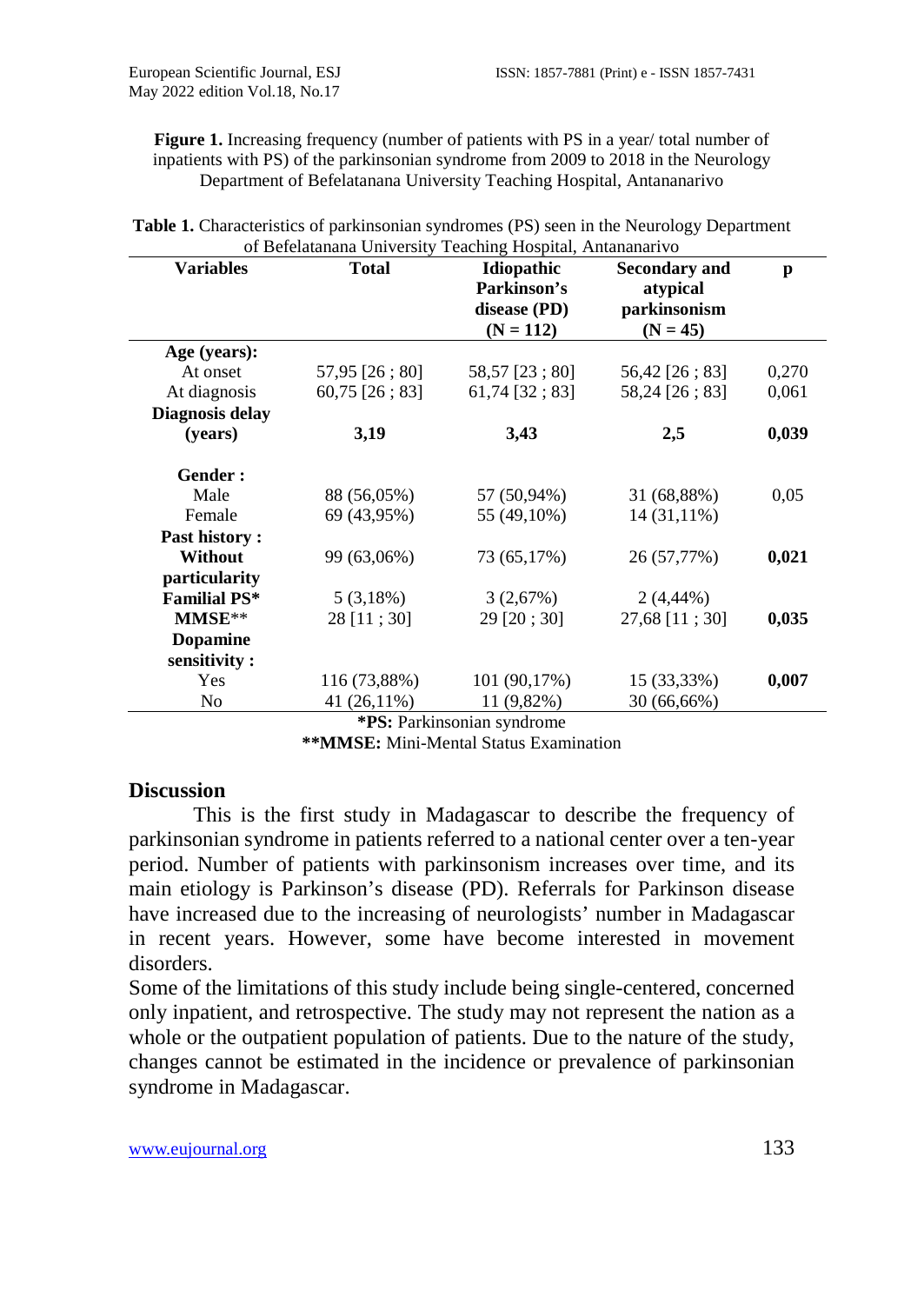During the study period, 160 patients out of 7,343 patients seen in the department were diagnosed with parkinsonian syndrome (2.17%). In the study of Okubadejo et al. (2010), the intra-hospital frequency of parkinsonism was 1.47%. El-Tallawy et al. (2013) found a regional prevalence of 0.31%. A higher frequency was found in this study because it was done at a neurological referral center. It was noted that the frequency of parkinsonian syndromes has increased since 2013 except in 2015. Few other studies have examined temporal trends in the frequency of parkinsonian syndromes. In this study, it is unlikely that it is due to increased incidence or prevalence but more likely due to increased patient awareness of potential for treatment of this disease and the increased number of care provider interests in PS and PD.

However, a study by Rocca et al. (2001) has shown a stable incidence of Parkinson's disease (1976-1990) in Olmstead, Minnesota. It appears that in this region of the northern United States, no new environmental risk factor for Parkinson's disease occurred during this period. The number of people with Parkinson's disease in Africa was estimated at 1.3 million patients in 2011, an increase compared to previous years. An increase in life expectancy has been observed in developing countries associated with an increase in age-related diseases such as Parkinson's disease and other parkinsonian syndromes (Cilia et al., 2011).

In this study, the mean age of onset of parkinsonian syndromes was 57.95 years  $\pm$  10.99, while the mean age of diagnosis of parkinsonian syndromes was  $60.75 \pm 10.66$  years. In most patients, the onset of motor symptoms in PS is after age 40 (Kurland et al., 1969). Uitti et al. (1993), in a series of 934 PD patients, observed for over 22 years (1968-1990) a mean age at onset of 51.5 years. Feldman et al. (2011) reported a mean age at diagnosis of  $75.5 \pm 8.6$  years with extremes between 43 and 94 years in a prospective cohort study based on the population of Swedish twins. Bushman et al. (2016) found an average age of diagnosis of 81.9 years  $(\pm 6.92)$ . In another study, Darweesh et al. (2017) found a mean age of diagnosis of 65.3 years. These differences in age of onset compared to this study may reflect the youthfulness of the national population (INSTAT, 2012-2013).

In this study, men predominated over women (56.05%). According to the study by Hughes et al. (2002), over ten years, 89 were men (62.23%). Savica et al. (2017) reported a male preponderance with 279 men (60.5%). The protective role of estrogen may contribute to this sex difference in the incidence of Parkinson's disease (Rajput et al., 2003).

For the patients, 99 (63.06%) had no past medical history, 27.39% were hypertensive, 1.91% were diabetics, 3.82% alcohol-smoking, and 3.18% had a history of familial parkinsonism. Buschmann et al. (2016) reported on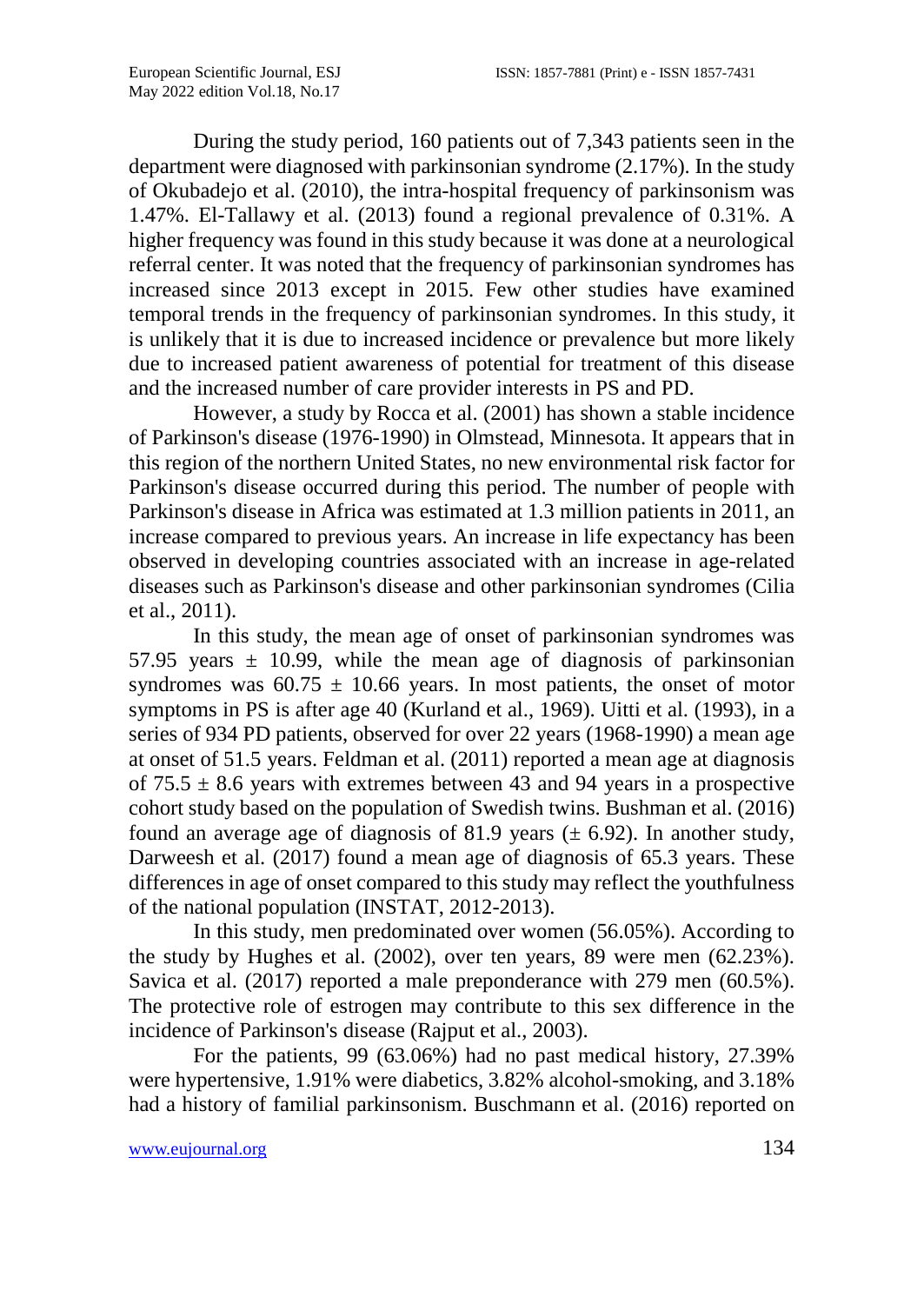776 cases of parkinsonism with 52.1% being hypertensive, 14.2% were diabetic, 13.5% had a stroke, and 5.3% had a history of familial PD. The low rate of comorbidity in this series may be attributable to insufficient screening and investigation in the pre-hospital setting.

Hughes et al. (2002) described a diagnostic delay of 1.6 years (0-7 years). In addition, there was a diagnostic delay of 3.19 years in this study. In developed countries, the average time of diagnosis is around the first year of symptoms and no longer than the first two years after onset (Chrysostome et al., 2015). The longer delay in diagnosis in Madagascar can be explained by the few neurologists specializing in movement disorders.

The reasons for referral were tremor in 83 (52.86%) followed by slowness in 29 (18.47%), rigidity in 22 (14.01%), and walking disorders in 18 (11.46 %). According to Bostantjopoulou et al. (1991), tremor was the most frequent initial symptom observed in elderly subjects than in young subjects with IPD. Thus, this was the most numerous in the study. In the literature, the cardinal signs of parkinsonian syndrome are often present in IPD but variable in MSA, PSP, CBD, and drug-induced parkinsonism (Alvarez et al., 2007). Compared to patients with PS, 71.33% had IPD and 28.66% had other PS. There was a male predominance in both idiopathic Parkinson's disease (50.89%) and other parkinsonian syndromes (68.88%). In the study by Okobadejo et al. (2010), the intra-hospital frequency was 79% for Parkinson's disease and 21% for secondary parkinsonism predominance. In a regional study of Kano, Femi et al. (2012) found the frequency of IPD was 83.3% and 16.7% for secondary parkinsonism with a male predominance of 63.5% in IPD and 13.5% for secondary parkinsonism.

The levodopa test was positive in 116 patients (74%). This majority of dopa-sensitivity is explained by the high incidence of IPD, which is dopasensitive in most cases. IPD is sensitive to dopa in 70 to over 80% of cases (Wenning et al., 2000; Tolosa et al., 1975; Winikates et al., 1999). Since 74% of the cases were dopa-sensitive, treatment with levodopa was undertaken in most cases (97 patients, 61.8%), followed by dopamine agonists for 46 patients (29.3%), anticholinergics for 7 patients (4.5%), and other drugs for 7 patients (4.5%). Holden et al. (2019) studied 24 parkinsonian patients and 37.5% were on MAO-B inhibitors, 16.7% on amantadine, 16.7% on donepezil, and 4.2% on trihexyphenidyl. Levodopa remains the first-line recommendation in the symptomatic treatment of parkinsonian syndromes. Etiological treatments for neurodegenerative diseases are being developed and tested. Molecular diagnosis and treatment are emerging and will require the cooperation of primary care physicians with specialized centers (Levin et al., 2016). The main etiologies of parkinsonian syndromes were IPD in 112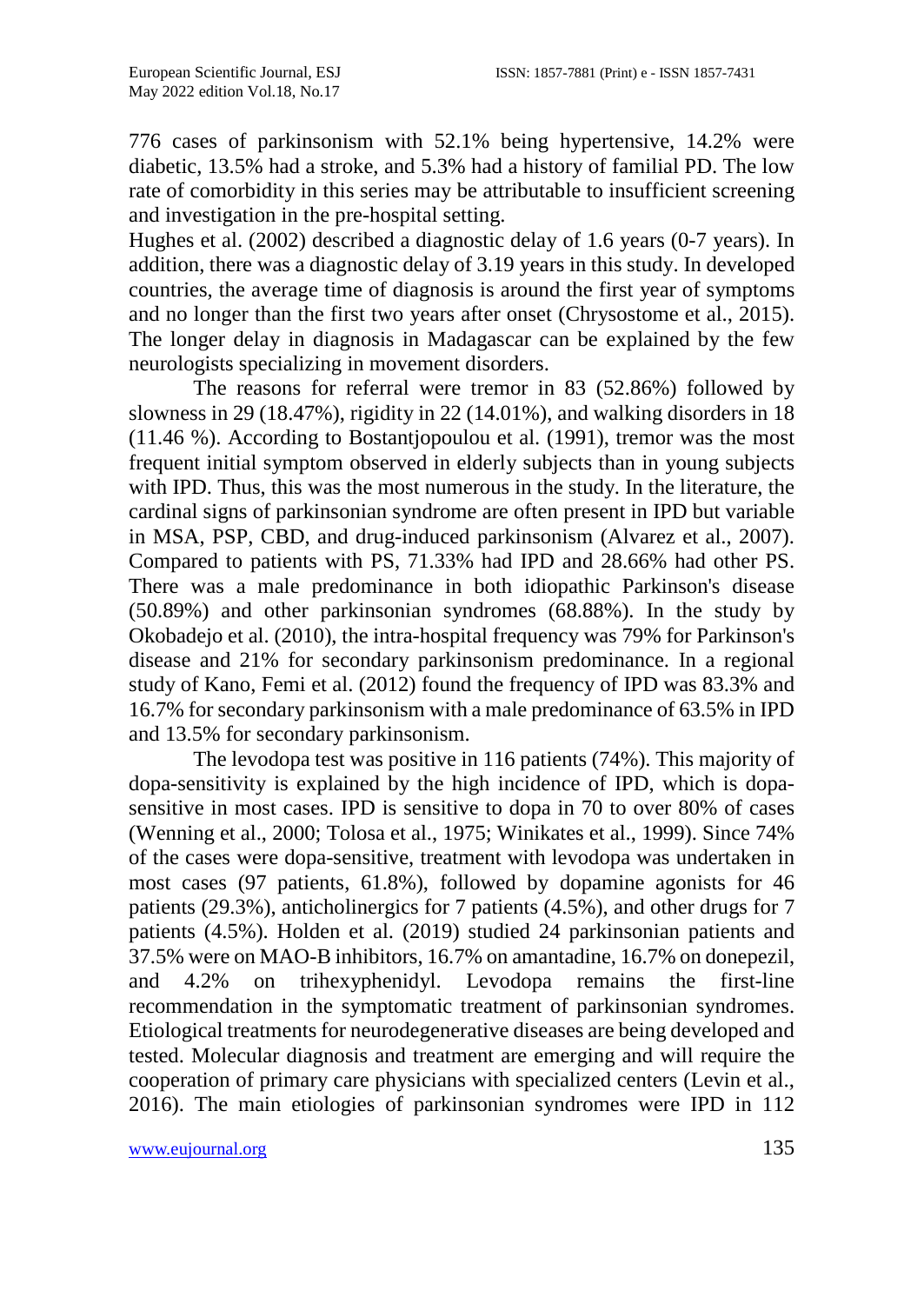patients (71.3%), MSA in 22 (14.0%), PSP in 2 patients (1.3%), CBD in 2 patients (1.27%), DLB in 5 patients (3.2%), and secondary parkinsonism in 4 patients (8.9%). El-Tallawy et al. (2013) found that 33.6% of patients had secondary parkinsonism, including 28.6% of vascular origin. Secondary parkinsonism accounts for 0.5% of Black patients and 1.15% of Whites. The incidence in Africa of Parkinson's syndrome has been increasing as the population has increased in age (Van Den Eeden et al., 2003).

## **Conclusion**

Parkinsonian syndromes are not rare in Madagascar but may be underdiagnosed. As in other African countries, the number affected has increased. It is due to increased patient awareness of potential for treatment of this disease and increased number of neurologists. As in other African countries, a delay in diagnosis is common. The dominant etiology is idiopathic Parkinson's disease. In a country like Madagascar, establishing adequate clinical facilities for the diagnosis of parkinsonian syndromes is necessary. Thus, it is implementing a circuit of care with other disciplines (physical rehabilitation) for treatment. Parkinsonian syndromes constitute a diagnostic and treatment burden for Madagascar. A larger study on the national incidence and prevalence (inpatient and outpatient) of Parkinson's disease and other parkinsonian syndromes is needed.

## **References:**

- 1. Akinyemi, R. O. (2012). Epidemiology of parkinsonism and parkinson's disease in Sub-Saharan Africa: Nigerian profile. Journal of neurosciences in rural practice, 3(03), 233-234.
- 2. Alvarez, M. V., Evidente, V. G. H., & Driver-Dunckley, E. D. (2007). Differentiating Parkinson's disease from other parkinsonian disorders. Seminars in neurology 27(4), 356-362.
- 3. Bostantjopoulou, S., Logothetis, J., Katsarou, Z., & Mentenopoulos, G. (1991). Clinical observations in early and late onset Parkinson's disease. Functional neurology, 6(2), 145-149.
- 4. Buchman, A.S., Leurgans, S.E., Yu, L., Wilson, R.S., Lim, A.S., James, B.D., Shulman, J.M. and Bennett, D.A. (2016). Incident parkinsonism in older adults without Parkinson disease. Neurology, 87(10), pp.1036-1044.
- 5. Chrysostome, V., & Tison, F. (2015). Maladie de Parkinson, Epidémiologie, Paris, Elsevier Manson.
- 6. Cilia, R., Akpalu, A., Cham, M., Bonetti, A., Amboni, M., Faceli, E., & Pezzoli, G. (2011). Parkinson's disease in sub-Saharan Africa: step-

[www.eujournal.org](http://www.eujournal.org/) 136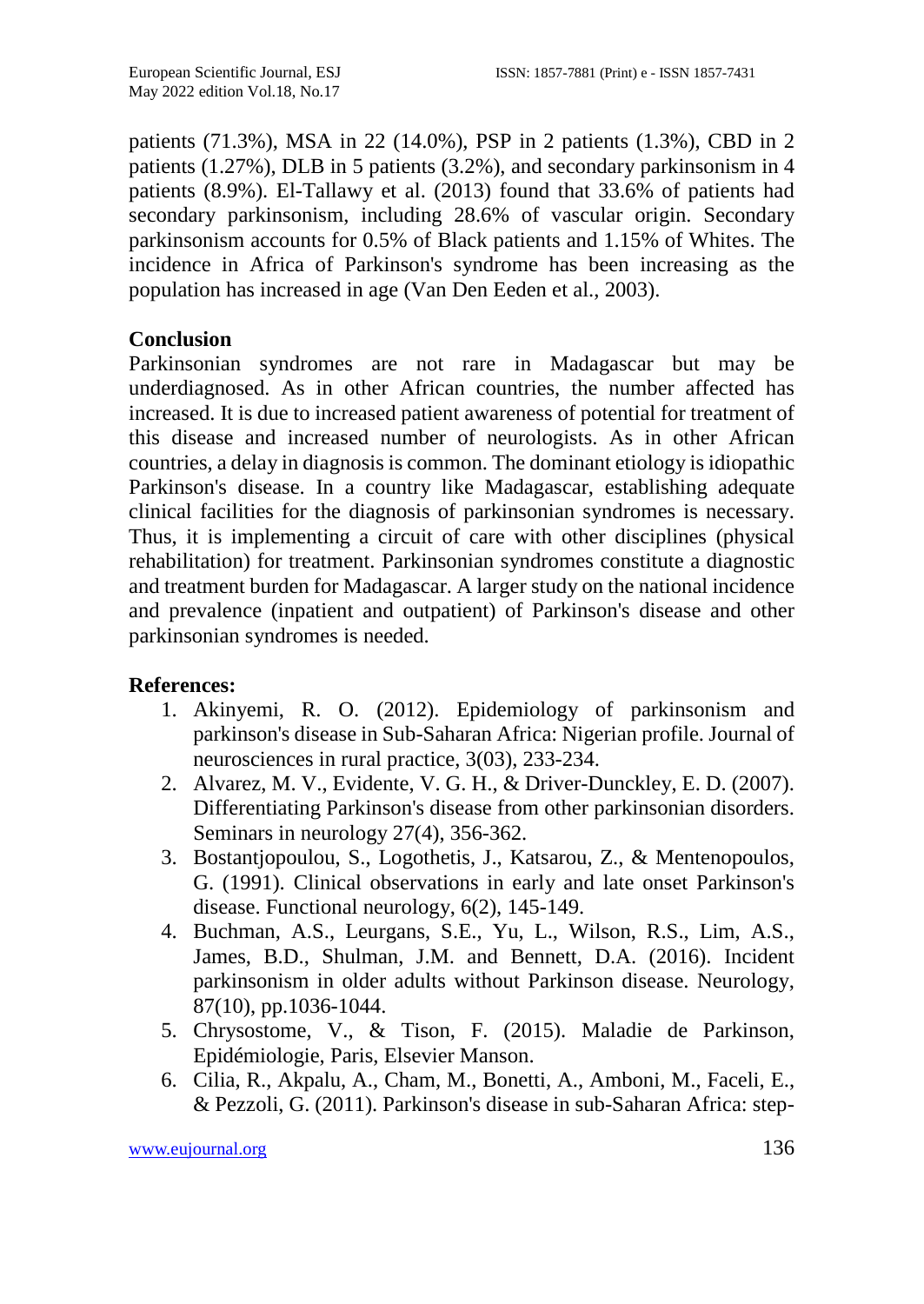by-step into the challenge. Neurodegenerative Disease Management, 1(3), 193-202.

- 7. Darweesh, S.K., Wolters, F.J., Postuma, R.B., Stricker, B.H., Hofman, A., Koudstaal, P.J., Ikram, M.K. & Ikram, M.A. (2017). Association between poor cognitive functioning and risk of incident parkinsonism: the Rotterdam study. JAMA neurology, 74(12), pp.1431-1438.
- 8. El-Tallawy, H. N., Farghaly, W. M., Shehata, G. A., Rageh, T. A., Hakeem, N. M. A., Abd Al Hamed, M., & Badry, R. (2013). Prevalence of Parkinson's disease and other types of Parkinsonism in Al Kharga district, Egypt. Neuropsychiatric disease and treatment, 9, 1821.
- 9. Feldman, A. L., Johansson, A. L., Nise, G., Gatz, M., Pedersen, N. L., & Wirdefeldt, K. (2011). Occupational exposure in parkinsonian disorders: a 43-year prospective cohort study in men. Parkinsonism & related disorders, 17(9), 677-682.
- 10. Femi, O. L., Ibrahim, A., & Aliyu, S. (2012). Clinical profile of parkinsonian disorders in the tropics: Experience at Kano, northwestern Nigeria. Journal of neurosciences in rural practice, 3(03), 237-241.
- 11. Ferrazzi C, Heritier C, Savasta M. (2015). Dynamique des Réseaux Neuronaux du Mouvement : Maladie de Parkinson. Grenoble. http://acces.enslyon.fr/acces/thematiques/neurosciences/actualisationdes-connaissances/maladies-et-traitements/parkinson.
- 12. Holden, S. K., Van Dok, E., & Pelak, V. S. (2019). Co-occurrence of convergence insufficiency and cognitive impairment in parkinsonian disorders: a pilot study. Frontiers in neurology, 10, 864.
- 13. Hughes, A. J., Daniel, S. E., Ben‐Shlomo, Y., & Lees, A. J. (2002). The accuracy of diagnosis of parkinsonian syndromes in a specialist movement disorder service. Brain, 125(4), 861-870.
- 14. INSTAT (2012-2013). Résumé des rapports sur l'ENSOMD.
- 15. Kurland, L. T., Hauser, W. A., Okazaki, H., & Nobrega, F. T. (1969). Epidemiologic studies of parkinsonism with special reference to the cohort hypothesis. In Third Symposium on Parkinson's Disease (pp. 12-16). E & S Livingstone, Edinburgh.
- 16. Levin, J., Kurz, A., Arzberger, T., Giese, A., & Höglinger, G. U. (2016). The differential diagnosis and treatment of atypical parkinsonism. Deutsches Ärzteblatt International, 113(5), 61.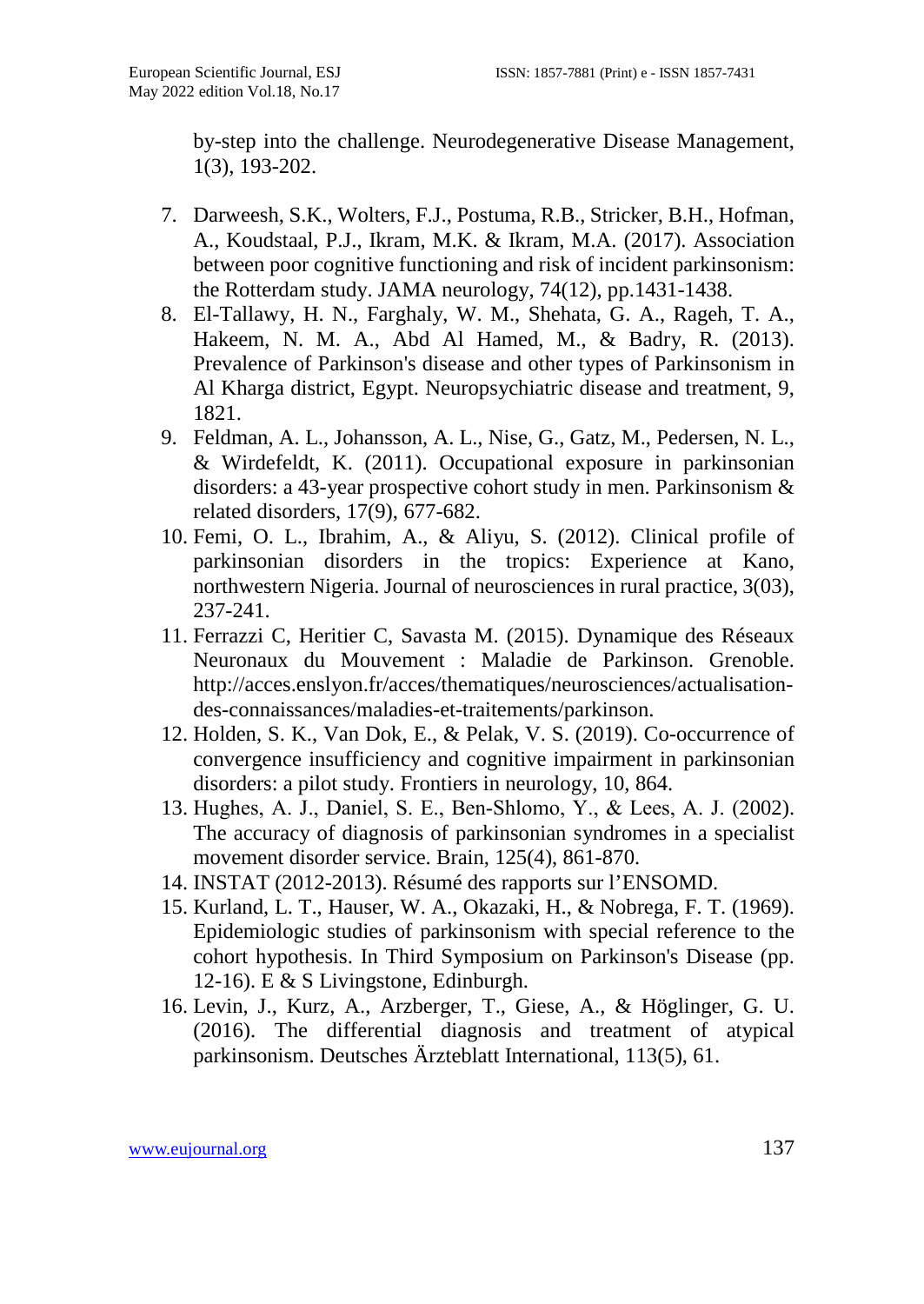- 17. Okubadejo, N. U., Ojo, O. O., & Oshinaike, O. O. (2010). Clinical profile of parkinsonism and Parkinson's disease in Lagos, Southwestern Nigeria. BMC neurology, 10(1), 1-6.
- 18. Rajput, A. H. (1992). Frequency and cause of Parkinson's disease. Canadian Journal of neurological sciences, 19(S1), 103-107.
- 19. Rajput, A. H., Rajput, A., & Rajput, M. (2003). Epidemiology of parkinsonism. In Handbook of Parkinson's disease (pp. 36-61). CRC Press.
- 20. Rasaholiarison, NF., Razafimahefa, J., & Rakotomalala, JL., & Tehindrazanarivelo, AD. (2019). Fréquence et profil clinique de la maladie de Parkinson et des autres syndromes Parkinsoniens vus au service de neurologie de l'hôpital Befelatanana Antananarivo. Pan Afr. Med. J, 33, 229.
- 21. Rittman, T., Ghosh, B.C., McColgan, P., Breen, D.P., Evans, J., Williams-Gray, C.H., Barker, R.A., & Rowe, J.B. (2013). The Addenbrooke's Cognitive Examination for the differential diagnosis and longitudinal assessment of patients with parkinsonian disorders. Journal of Neurology, Neurosurgery & Psychiatry, 84(5), 544-551.
- 22. Rocca, W. A., Bower, J. H., McDonnell, S. K., Peterson, B. J., & Maraganore, D. M. (2001). Time trends in the incidence of parkinsonism in Olmsted County, Minnesota. Neurology, 57(3), 462- 467.
- 23. Savica, R., Grossardt, B.R., Bower, J.H., Ahlskog, J.E., Boeve, B.F., Graff-Radford, J., Rocca, W.A. & Mielke, M.M. (2017). Survival and causes of death among people with clinically diagnosed synucleinopathies with parkinsonism: a population-based study. JAMA neurology, 74(7), pp.839-846.
- 24. Tolosa, ES., Martin, WE., & Cohen, HP. (1975). Patterns of clinical response and plasma dopa levels in Parkinson's disease. Neurology, 25, 177183.
- 25. Uitti, R. J., Ahlskog, J. E., Maraganore, D. M., Muenter, M. D., Atkinson, E. J., Cha, R. H., & O'Brien, P. C. (1993). Levodopa therapy and survival in idiopathic Parkinson's disease: Olmsted County project. Neurology, 43(10), 1918-1918.
- 26. Van Den Eeden, S. K., Tanner, C. M., Bernstein, A. L., Fross, R. D., Leimpeter, A., Bloch, D. A., & Nelson, L. M. (2003). Incidence of Parkinson's disease: variation by age, gender, and race/ethnicity. American journal of epidemiology, 157(11), 1015-1022.